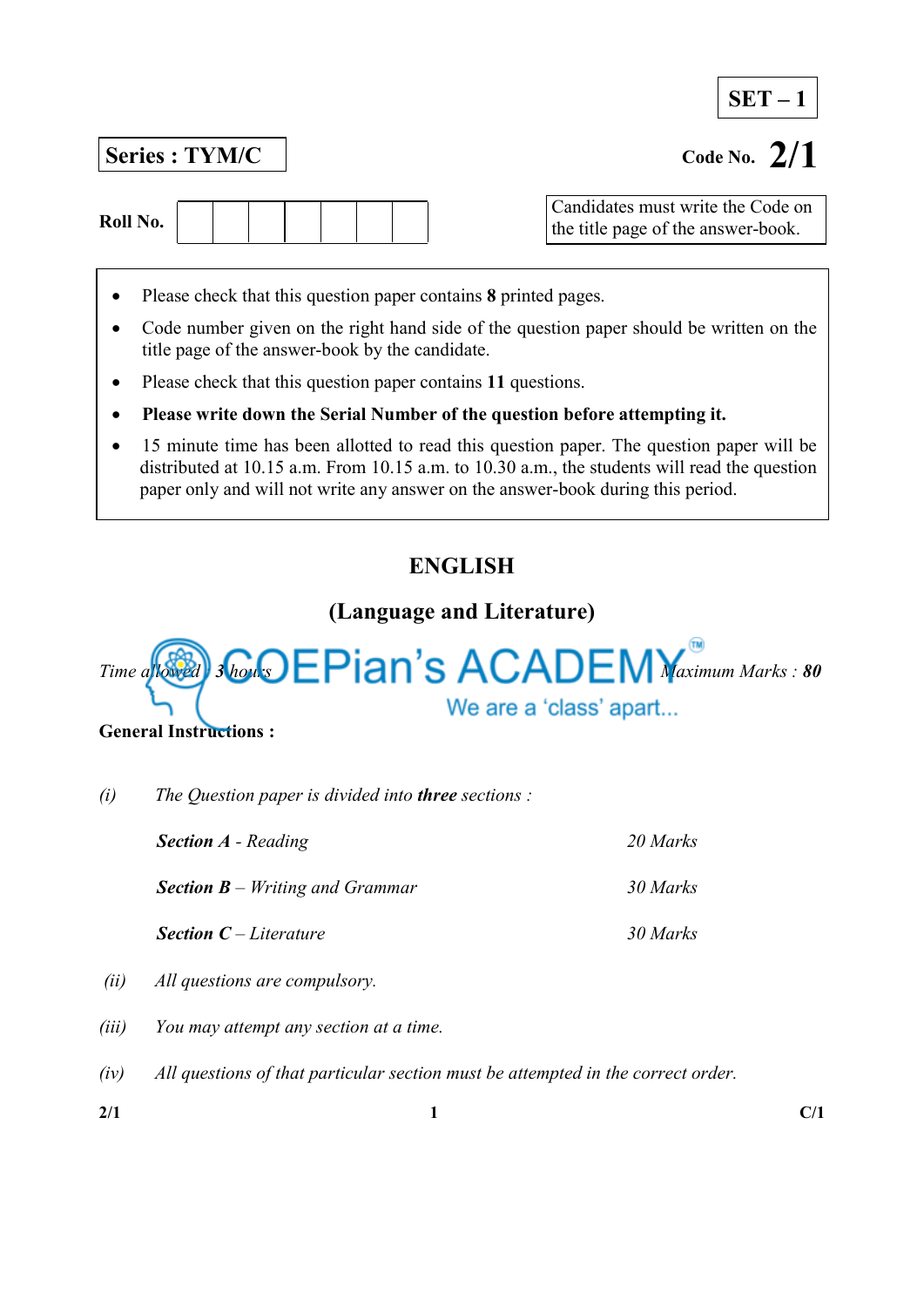# Section – A (Reading) 20

1. Read the passage given below : 8

 For millions of people in India, river Ganga is the most sacred river. It is considered as mother and goddess. It is also a lifeline to millions of Indians who live along its course and depend on it for their daily needs. River Ganga is the third largest river in the world by the amount of water that flows through it. It is the longest river in India. The river water of Ganga is used for irrigation, transportation and fishing. The Gangetic plain formed by river Ganga is one of the most fertile lands on earth. This is why almost 10% of the world population lives here and earns its livelihood. The Ganga, in India is the most worshipped body of water. The irony here is that inspite of being the most worshipped river, it is also the dirtiest one. It carries some metals thrown out by tanneries, waste produced by industries and urban waste from different cities. All this has made river Ganga the fifth most polluted river in the world. Another major reason that adds to the Ganga river pollution is the coal based power plants on its banks which burn tons of coal every year and produce tons of fly ash. This ash mixed with domestic waste water is released in the river. This bad situation calls for an urgent need to make efforts to reduce pollution and revive river Ganga. To achieve these objectives, Government of India has started a programme named "Namami Gange Programme". The main pillars of this programme are sewage treatment, river surface cleaning, afforestation, river front development and public awareness. The importance of the success of 'Namami Gange Programme' can be seen through the following lines :

"If Ganga dies, India dies. If Ganga thrives, India thrives. No Ganga, No India."

 On the basis of your understanding of the above passage, answer any eight of the questions that follow :  $1 \times 8 = 8$ 

- (a) For whom is river Ganga a lifeline ?
- (b) For what purposes is the Ganga river water used ?
- (c) Why does almost ten percent of the world population live in the Gangetic Plain ?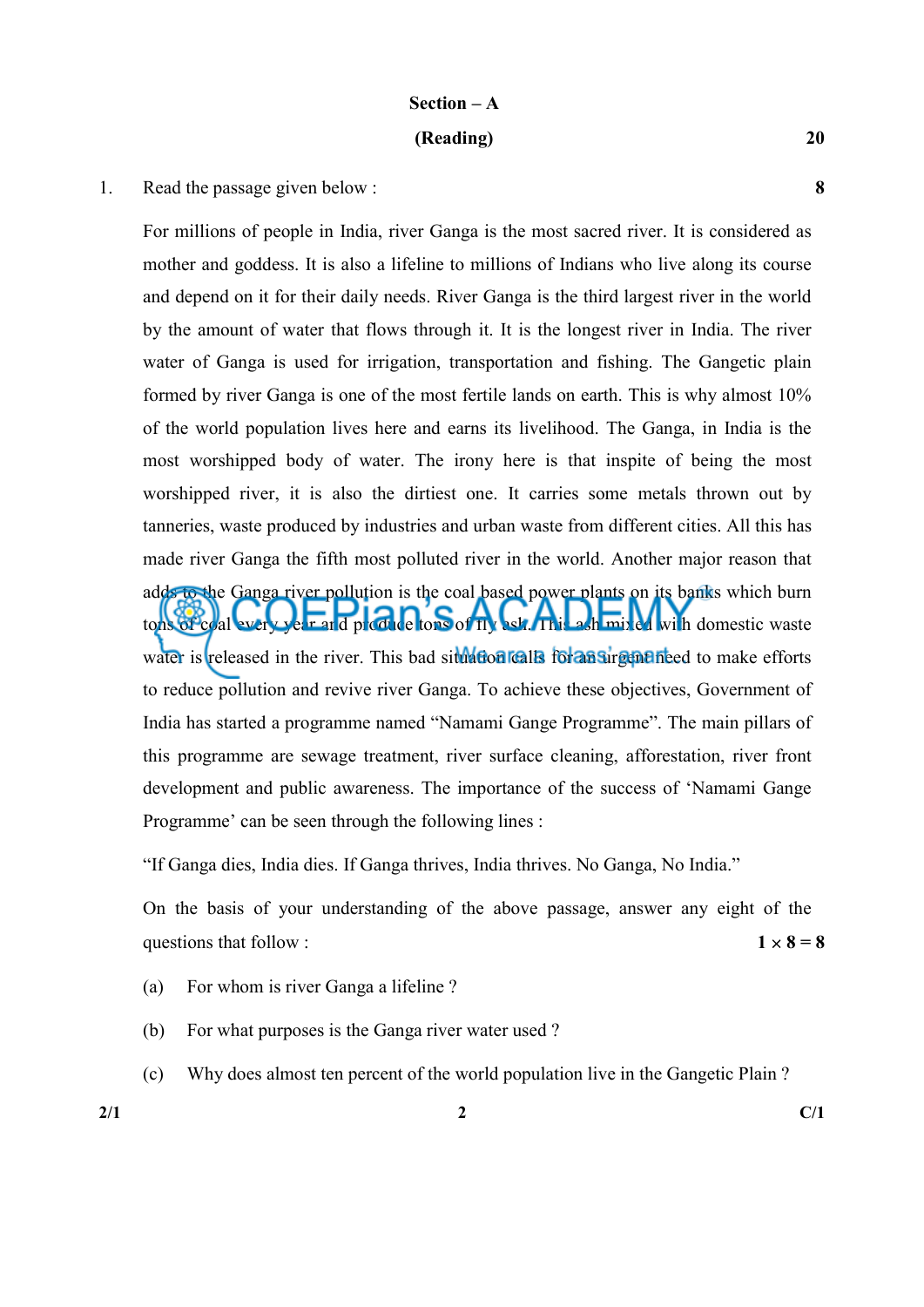- (d) What are the pollutants that make river Ganga very dirty ?
- (e) How do the coal based power plants pollute river Ganga ?
- (f) Which two purposes will be served by the programme named "Namami Gange" ?
- (g) Write any two main pillars of the "Namami Gange Programme".
- (h) Most people in India consider the Ganga as
- (i) What is the irony of the Ganga being a most worshipped river ?

#### 2. Read the passage given below : 12

 Great people are born to produce an influence on society. One such personality, who was so humble and lived his complete life with determination and purpose to achieve certain aims was Ishwar Chandra Vidyasagar. He was a great social reformer, writer, educator and worked endlessly to transform the society. He strongly protested against polygamy and child marriage. He favoured widow remarriage and women's education in India. The Widow Remarriage Act was passed in 1856 making the marriage of widows legal because of his efforts to solve these problems. Ishwar Chandra Vidyasagar refined the way Bengali language was written and taught. His book 'Borno Porichoy' (Introduction to the Alphabet) is still used as the introductory text to teach Bengali alphabet. Thus, he brought about a revolution in the Bengali Education System. Vidyasagar is credited with the role of completely changing the old method of teaching which prevailed in Sanskrit College. As a professor in Sanskrit College, he brought modern outlook into the method of teaching. He included English and Bengali as mediums of learning, besides Sanskrit. He, also, introduced courses in European History, Philosophy and Science alongside Vedic scriptures. He encouraged students to study these subjects and make the best of both the worlds.

 Ishwar Chandra Vidyasagar was a strong advocate of women education. He rightly viewed education as the primary way for women to achieve emancipation from the society's oppression they had to face at that time. He exercised his power to open schools for girls and even outlined suitable curriculum to educate them. He went from door to door, requesting heads of families to allow their daughters to be enrolled in schools.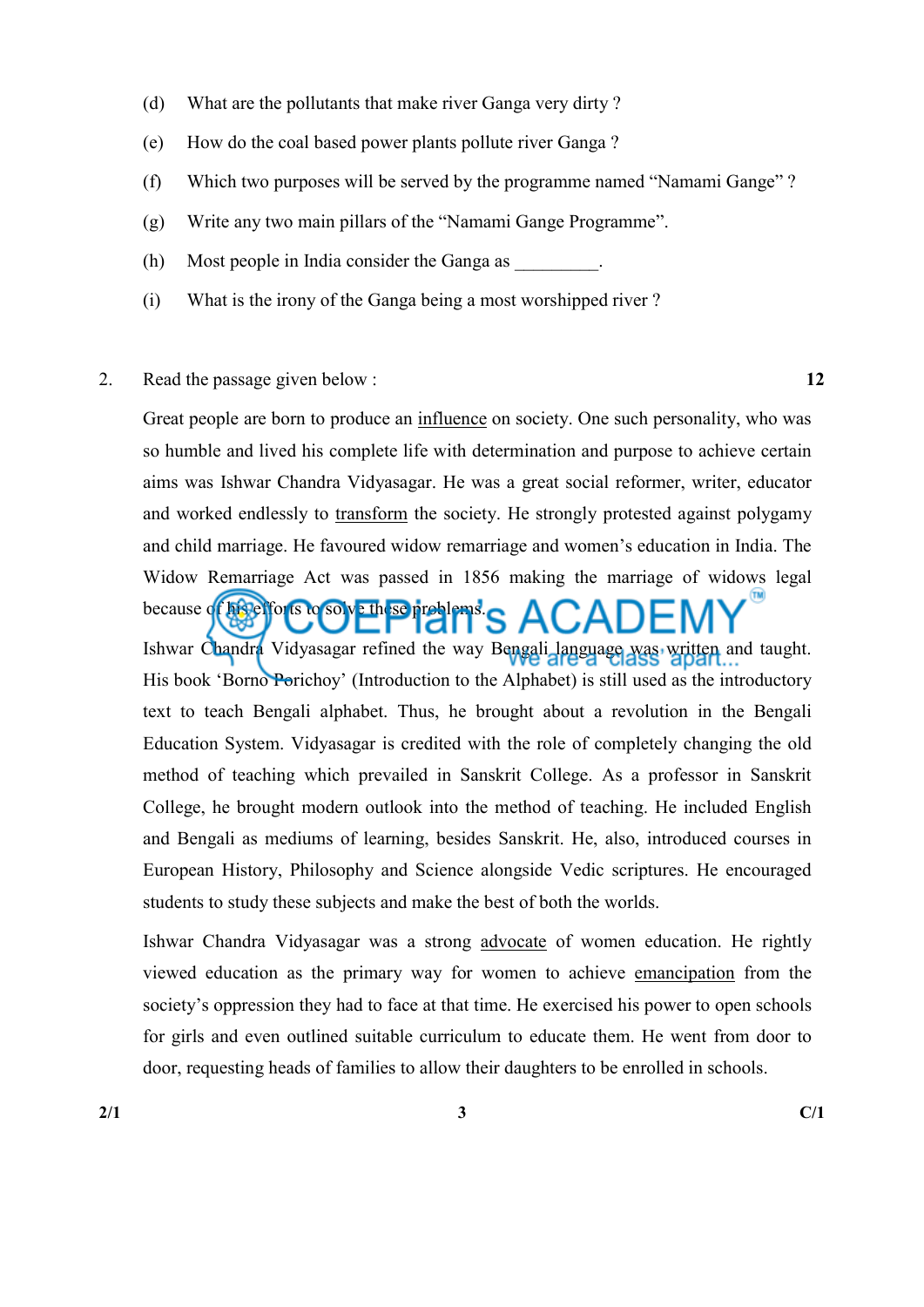Ishwar Chandra was a man who defined his own path of action. He never listened to what others said about his work and made decisions based on his own judgement. He was famous for all these qualities. He was also known for his great courage. Vidyasagar had a very soft heart that sympathised with those in trouble. He was easily moved to tears when he saw someone in pain and was always the first one to offer his help to colleagues and friends in distress. After his death, Rabindranath Tagore said, "One wonders how God, in the process of producing forty million Bengalis, produced a man !"

(2.1) Answer briefly the following questions : (any four)  $2 \times 4 = 8$ 

- (a) What kind of life did Ishwar Chandra lead ?
- (b) What changes did Vidyasagar bring about in the method of teaching at Sanskrit college ?
- (c) What was Vidyasagar's contribution as a professor in the Sanskrit college ?
- (d) How did Ishwar Chandra Vidyasagar promote women education ?
- (e) How can we say that Vidyasagar was a softhearted man ?
- (2.2) Choose meanings of the words given below with the help of options that follow :

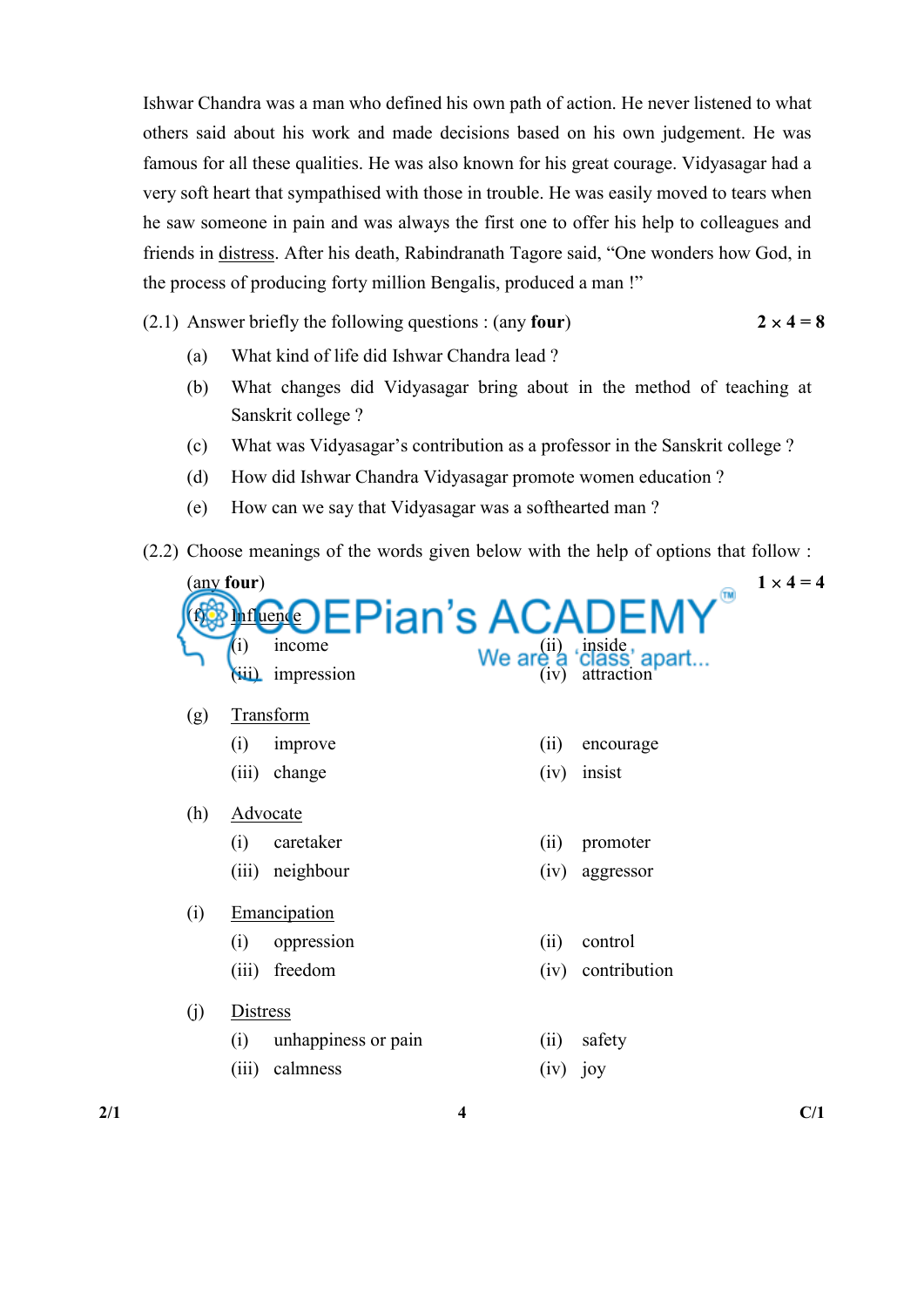#### Section – B

#### (Writing Skills with Grammar) 30

3. You are Shubham/Surabhi, a resident of 'R' Block, Shivaji Nagar, Mumbai. For the past few days you have been noticing that garbage is not being removed from your area. People cannot bear the stinking smell and unhygienic condition caused by this garbage. Write a letter in 100-120 words to the editor of a newspaper to draw the attention of the concerned authorities to take necessary action. 8

## OR

 You are Apoorv /Apoorva, a student of class X. You feel that in the current age, human beings have to use a lot of computers, therefore it is essential for every student to learn how to use computers. Write an article in 100-120 words for the school magazine on the

topic, "Importance of Computers for Students".

4. Write a story in 200-250 words beginning with the following lines : 10

 'Yesterday morning, I was getting ready for my school. As soon as I picked up my school bag, someone knocked on the door. I opened the door and saw  $\frac{1}{2}$ 

## OR

Write a story in 200-250 words based on the following outline :

| A jackal falls into a dyer's tub |                                  | gets coloured yellow | an idea         |
|----------------------------------|----------------------------------|----------------------|-----------------|
|                                  | announces himself king of forest |                      | animals respect |
| jackal insults them              | worried animals                  |                      | hold a meeting  |
| starts howling                   | identified                       | cannot resist        | truth comes out |
| animals kill him.                |                                  |                      |                 |

 $2/1$  C/1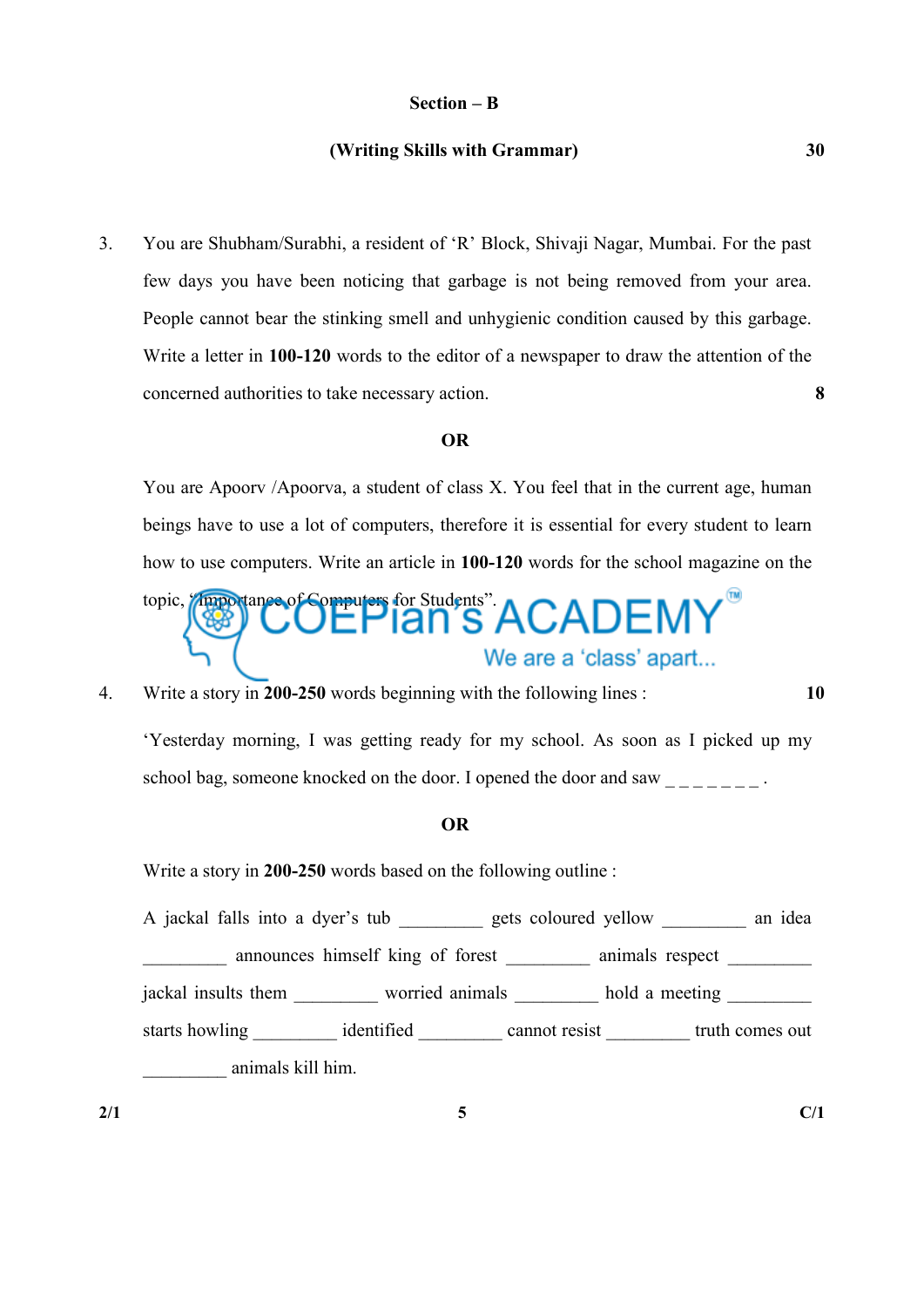5. Complete the paragraph given below by filling in the blanks with the help of options that follow : (any four)  $1 \times 4 = 4$ 

Yesterday, a rich woman from West Bengal (a) to Delhi to buy jewellery. She was sitting outside (b) jewellery shop. Suddenly two young boys came there (c) \_\_\_\_\_\_\_\_\_ snatched the chain that she was (d) \_\_\_\_\_\_\_\_\_. She called the police (e) \_\_\_\_\_\_\_\_\_ the snatchers had run away.

| $(a)$ $(i)$ |               | come            |           | $(ii)$ comes   |             | $(iii)$ came | $(iv)$ coming |
|-------------|---------------|-----------------|-----------|----------------|-------------|--------------|---------------|
|             | (b) (i) a     |                 | $(ii)$ an |                | $(iii)$ the |              | $(iv)$ some   |
|             | $(c)$ (i) and |                 | $(ii)$ or |                | $(iii)$ but |              | $(iv)$ how    |
| $(d)$ (i)   |               | wear            |           | $(ii)$ wears   |             | $(iii)$ wore | (iv) wearing  |
| (e)         | (1)           | SO <sub>1</sub> |           | $(ii)$ because | $(iii)$ but |              | $(iv)$ only   |

6. The following paragraph has not been edited. There is one error in each line. Write the error and its correction. (any four).  $1 \times 4 = 4$ 

| People dé diverse cultures lives            |                                         |
|---------------------------------------------|-----------------------------------------|
|                                             | $W_{\rm e}^{\rm a}$ are a 'class' apart |
| together in India. There is many            | (b)                                     |
| people who exhibit unity on diversity.      | (c)                                     |
| They celebrated different festivals         | (d)                                     |
| together. I love being an citizen of India. | (e)                                     |

7. Rearrange the words/phrases given below to form meaningful sentences : (any four)

(a) standing / at the / one day  $/$  I / beach / was

- (b) number / come / of people / a large / had / there
- (c) hawkers / there / eatables / so many / were / selling
- (d) wave / suddenly / came / huge / a
- (e) road / all the / rushed / towards / the / people

 $1 \times 4 = 4$ 

 $2/1$  c/1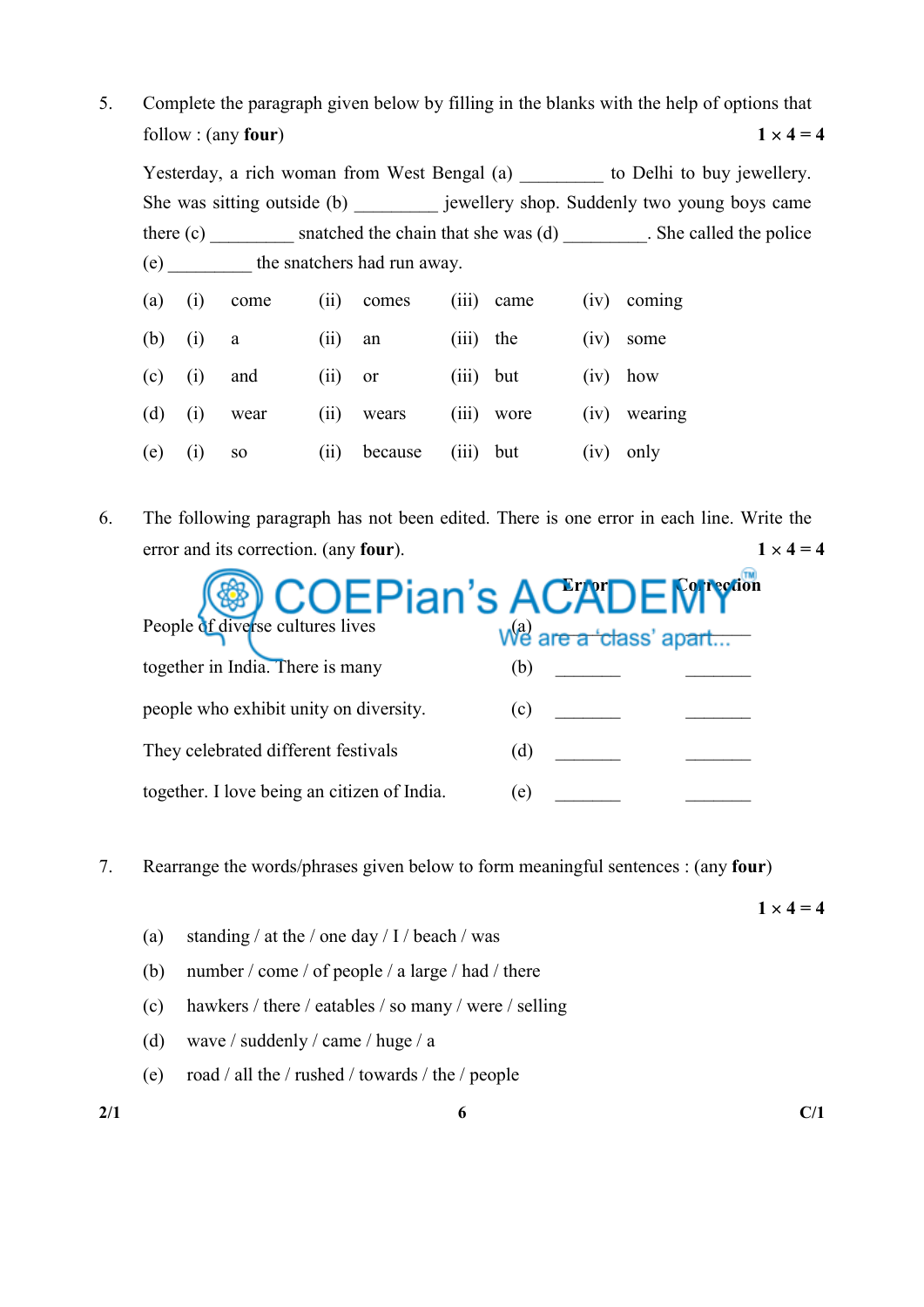# Section - C

## (Literature) 30

8. Read the paragraph given below and answer the questions that follow :  $1 \times 4 = 4$ 

 He waited a moment in surprise, wondering why she did not come nearer, and then, maddened by hunger, he dived at the fish. With a loud scream he fell outwards and downwards into space.

- (a) Who is 'He' ?
- (b) Whom was he waiting for ?
- (c) Why did he dive at the fish ?
- (d) What happened afterwards ?

### OR

 He who seeks peace should draw out the arrow of lamentation, and complaint and grief. He who has drawn out the arrow and has become composed will obtain peace of mind; he who has overcome all sorrow will become free from sorrow and be blessed.

We are a 'class' apart...

- (a) Who is the speaker ?
- (b) How can one get peace ?
- (c) What should one do to be blessed ?
- (d) What does 'lamentation' mean ?

#### 9. Answer any four of the following questions in 30-40 words each :  $2 \times 4 = 8$

- (a) For what unusual reason is Bholi sent to school ?
- (b) How did Mrs. Pumphrey and her servants behave when Tricki was being sent to the surgery ?
- (c) In the poem 'Dust of Snow', how does the poet's mood get changed ?
- (d) Why does the poet want to 'turn and live' with animals ?
- (e) How did the children respond to Wanda's drawings ?

 $2/1$  C/1